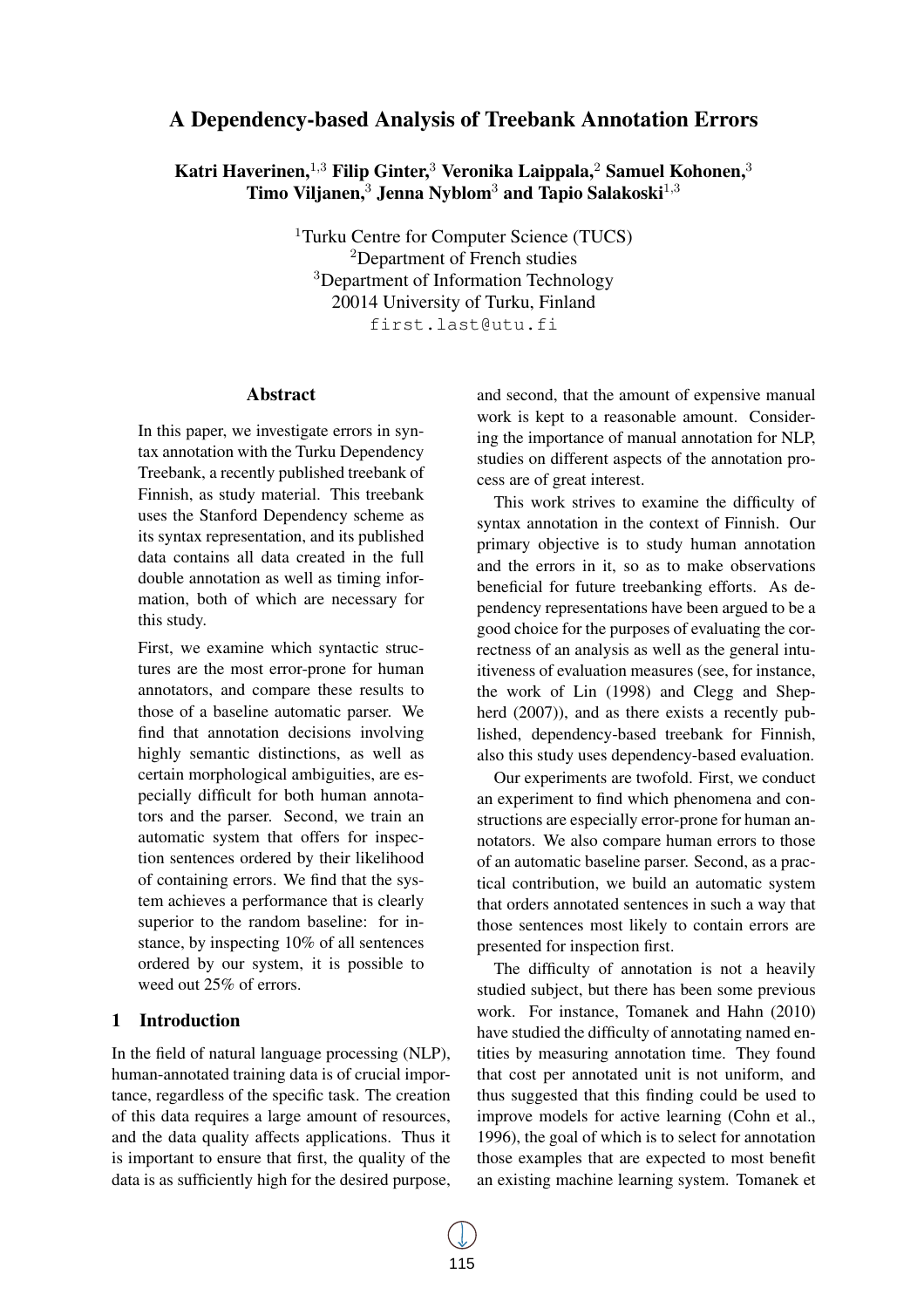

Figure 1: The Stanford Dependency scheme. The sentence can be translated as *The commission must ask for clarification from the minister and his assistant*.

al. (2010) have conducted a follow-up study using eye-tracking data, and found that annotation time and accuracy depend on both the syntactic and semantic complexity of the annotation unit.

Dligach et al. (2010) have studied annotation costs in the context of word sense disambiguation and concluded that for data annotated solely for machine learning purposes, single-annotating a large amount of data appears to be preferable over double-annotating a smaller amount of data. On the level of discourse annotation, Zikánová et al. (2010) have examined typical disagreements between annotators in the context of discourse connectives and their scopes, and on the level of syntax, Dickinson (2010) has studied the possibilities of finding errors in automatic parses in the context of producing *parsebanks*.

However, studies in the context of manual syntax annotation in particular have been rare. One reason for this may be that data which would enable such studies is not generally available. Many treebanks, such as the well-known Penn Treebank (Marcus et al., 1993), are single-annotated, after an initial annotator training period, and thus agreement of the annotators cannot be measured across the whole treebank. Also, timing data for the annotation process is usually not recorded and made available.

# 2 Data: The Turku Dependency Treebank

In our experiments, we use the first Finnish treebank, the Turku Dependency Treebank (TDT) by Haverinen et al. (2010). TDT is a treebanking effort still in progress, and the new version used in this work is a superset of the recent second release of the treebank and consists of 7,076 sentences (100,073 tokens). Approximately  $10\%$ <sup>1</sup> of this data is not used in our experiments, except for parser parameter optimization as described below, and this portion of the data will be held secret for the purpose of possible future parser com-

parisons and scientific challenges. The remaining 90% of TDT, the portion that was used in this work, consists of 6,375 sentences (89,766 tokens). This data will be made available at the address http://bionlp.utu.fi/.

The annotation scheme of the treebank is a slightly modified version of the well-known Stanford Dependency (SD) scheme (de Marneffe and Manning, 2008a; de Marneffe and Manning, 2008b). The annotation in TDT is based on the *basic* variant of the scheme, in which the analyses are trees of dependencies. In total, the scheme version of Haverinen et al. contains 45 different dependency types, whereas the original scheme version contains 54 types. The scheme modifications include both omissions of types where the corresponding phenomenon does not occur in Finnish, and additions where a phenomenon has not been accounted for in the original SD scheme. Figure 1 illustrates the usage of the SD scheme on a Finnish sentence. In this paper, we only discuss those aspects of the SD scheme that are relevant for the current study. For further details of the scheme, we refer the reader to the annotation manual by de Marneffe and Manning (2008a), and for changes made during the annotation process of TDT, the paper by Haverinen et al. (2009).

The Turku Dependency Treebank is exceptional in the sense that the whole treebank has been created using *full double annotation*, where each sentence is first independently annotated by two different annotators, and all differences are then jointly resolved. This results in a single analysis that is called the *merged* annotation. Afterward, the treebank data is subjected to consistency checks, the purpose of which is to ensure that the final release of the treebank, called the *final* annotation, consists of analyses that are updated to conform to the newest annotation decisions. Consistency checks are needed, as some decisions may need revision when the annotation team comes across new examples, and thus the annotation scheme undergoes slight changes.

The treebank also contains the morphologi-

<sup>1</sup> 10% on the level of full text documents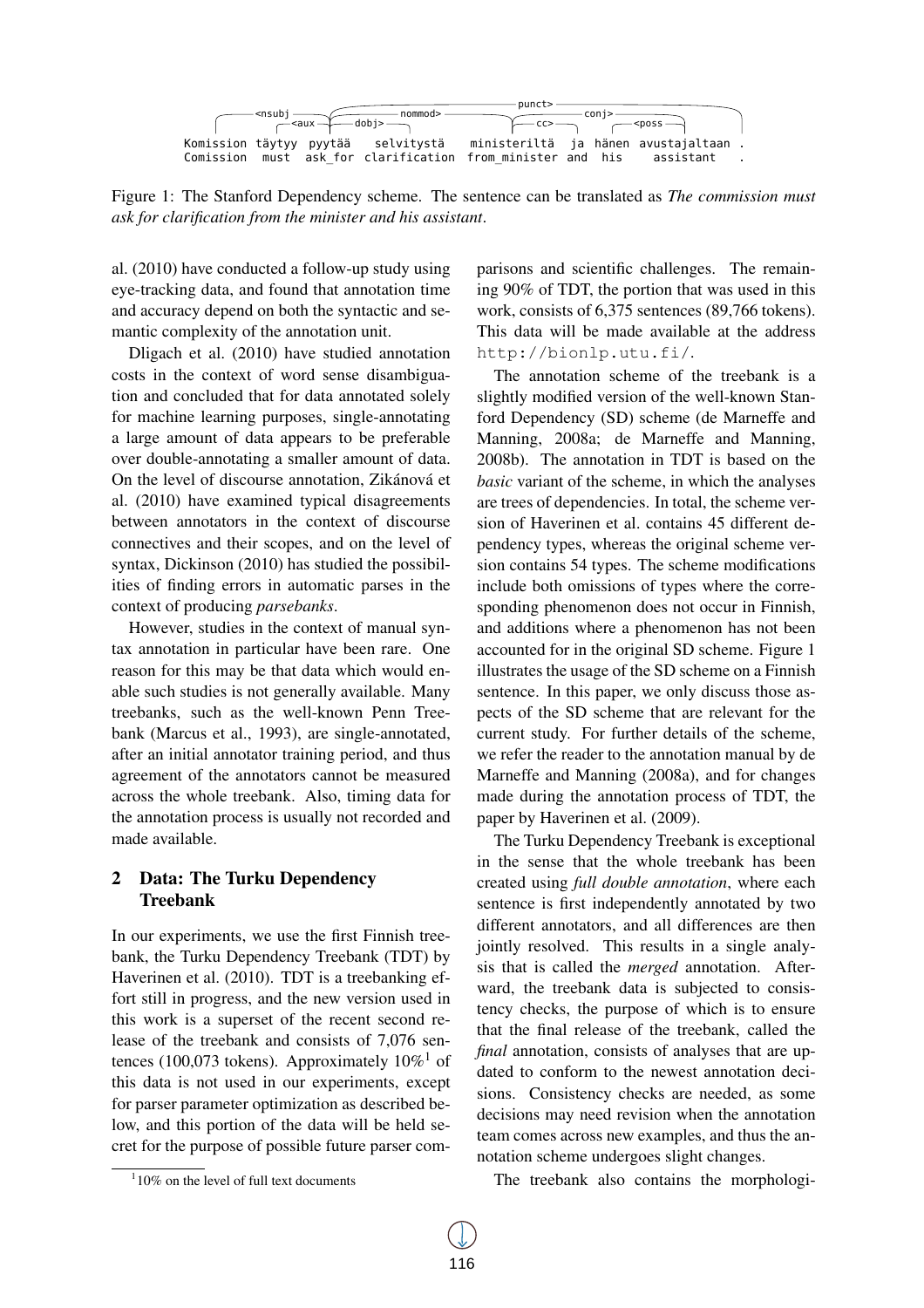cal analyses of two Finnish morphology tools by Lingsoft Ltd., FinTWOL and FinCG (Koskenniemi, 1983; Karlsson, 1990).<sup>2</sup> Out of these, FinT-WOL gives each token all of its possible morphological readings, and FinCG disambiguates between these readings. When unable to fully disambiguate, FinCG can select multiple readings.

In addition to the actual treebank — the *final* annotations — TDT releases contain the *individual* annotations of each annotator, two per sentence, and the *merged* annotations. In addition, the documents include a full edit history with millisecondresolution timestamps.

In total five different annotators have taken part in the annotation of TDT. The annotators have backgrounds including PhD and Master's students in computer science and linguistics, and also their prior knowledge of linguistics varies substantially.

Our experiments have been conducted against the *merged* annotations, not the *final* annotations of the treebank. This is because we want to avoid penalizing an annotator for a decision that was correct at annotation time but has later become outdated. In addition, the numbers of tokens and sentences in the individually annotated documents and in the final treebank documents do not necessarily match, as possible sentence splitting and tokenization issues are corrected at the consistency fix stage of the annotation process. The only exception to this strategy of comparing *individual* annotations against the *merged* annotation is the experiment detailed in Section 4, where an annotator re-annotated some of the treebank sentences, to estimate the quality of the *final* annotation.

For experiments where a baseline parser was needed, we used the MaltParser<sup>3</sup> (Nivre et al., 2007). Of the treebank documents, 10% were used for parameter optimization and excluded from the experiments. The remaining portion of the treebank was parsed using *ten-fold crossvalidation*, meaning that 90% of the data was used to train a parser and the remaining 10% was then parsed with it, and this process was repeated ten times in order to parse the whole data (disregarding the parameter optimization set) while ensuring that the training and testing data do not overlap.

## 3 Error-prone constructions

As the first part of our study, we have examined the numbers of different errors by the human annotators as well as the baseline parser. In these experiments, all dependencies that remain unmatched between the *merged* annotation (henceforth discussed as *gold standard, GS*) and the *individual* annotation (human or automatic), are considered errors. In our measurements, we have used the standard  $F_1$ -score, defined as  $F_1 = \frac{2PR}{P+R}$  $\frac{2PR}{P+R}$ , where *P* stands for precision and *R* stands for recall. Precision, in turn, is the proportion of correctly annotated dependencies out of all dependencies present in the *individual* annotation, and recall is the proportion of correctly annotated dependencies out of all dependencies present in the gold standard. In some experiments, we also use the *labeled attachment score (LAS)*, the proportion of tokens with the correct governor and dependency type.

In addition to the measurements described below, we have also studied the overall annotator performance on the different *sections*<sup>4</sup> of TDT, in order to find how genre affects the agreement. However, the differences found were small, and it appears that the annotator performance on different genres is similar to the overall performance.

## 3.1 Most difficult dependency types

In our first set of measurements, we examined which dependency types were the most difficult for the human annotators and the baseline parser. This was done by calculating an  $F_1$ -score for each of the dependency types, and the types with the lowest  $F_1$ -scores were considered the most difficult ones. Only those dependency types that occur in the gold standard at least 150 times were considered, in order to avoid taking into account types that may have extremely low  $F_1$ -scores, but which are also very rare, meaning that their being incorrect hardly affects the overall treebank at all. Table 1 shows the ten most difficult types for the annotators, as well as for the baseline parser.<sup>5</sup>

From this table it can be seen that several of the most difficult dependency types for human annotators represent a complement of the verb. The annotation scheme of the treebank contains sev-

<sup>2</sup>http://www.lingsoft.fi

<sup>3</sup>http://www.maltparser.org/

<sup>4</sup>Current sections include Wikipedia and Wikinews texts, articles from a university online magazine and from studentmagazines, blog entries, EU text and grammar examples.

<sup>&</sup>lt;sup>5</sup>In this experiment, we have disregarded the small singleannotated proportion of TDT constructed in the very beginning of the annotation process in so called *trial annotations*.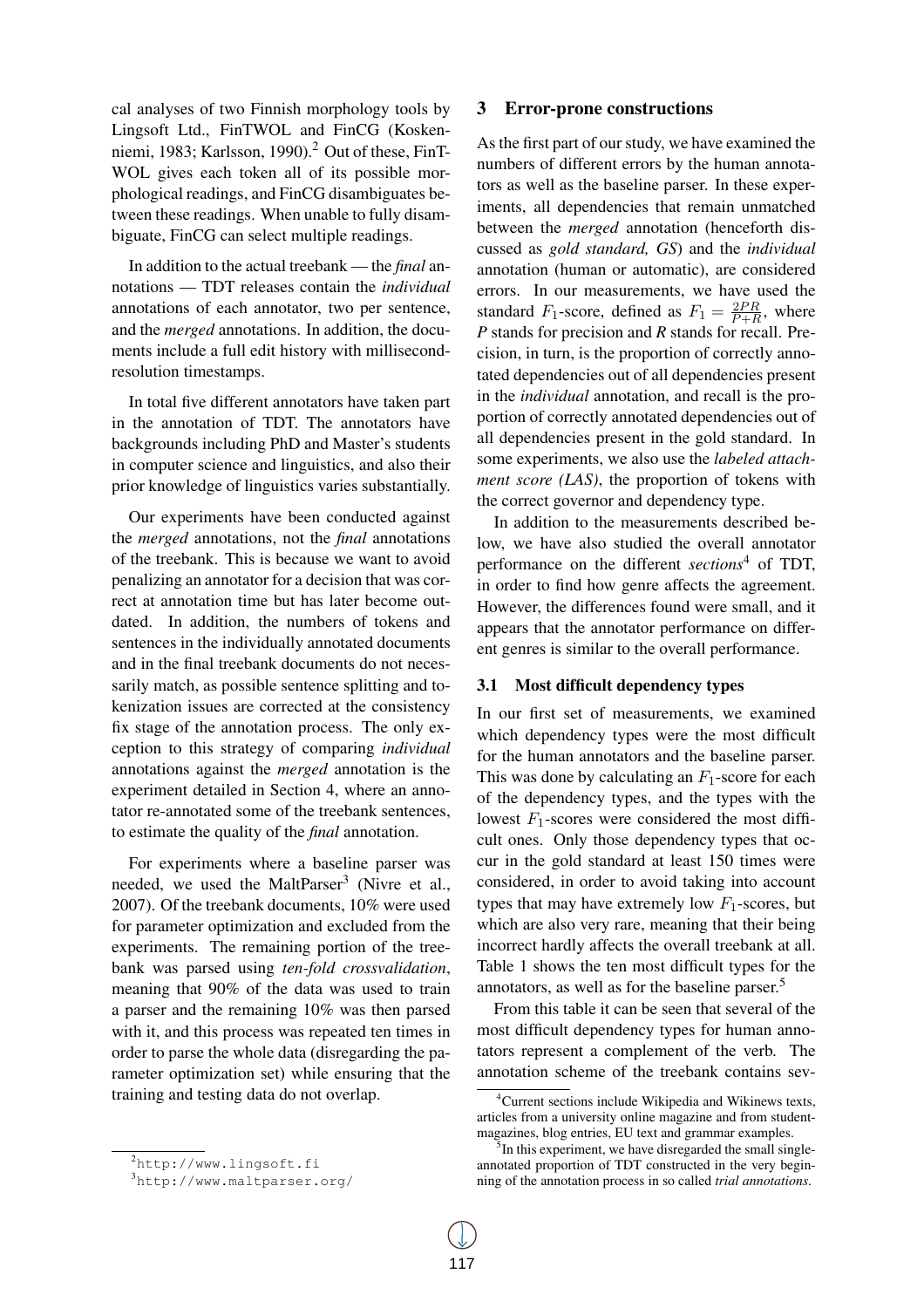| Human     |      |      |      |               |                  | <b>Parser</b> |      |      |                |
|-----------|------|------|------|---------------|------------------|---------------|------|------|----------------|
| type      | P    | R    | F    | freq.         | type             | P             | R    | F    | freq.          |
| 1ccomp    | 68.8 | 70.9 | 69.8 | $261(0.3\%)$  | parataxis        | 24.2          | 8.2  | 12.3 | 280 (0.4%)     |
| parataxis | 69.9 | 71.6 | 70.7 | $280(0.4\%)$  | advcl            | 34.9          | 39.2 | 36.9 | 982 (1.3%)     |
| acomp     | 74.1 | 70.5 | 72.2 | $154(0.2\%)$  | appos            | 41.3          | 38.5 | 39.8 | 658 (0.9%)     |
| compar    | 77.0 | 71.6 | 74.2 | $178(0.2\%)$  | compar           | 62.4          | 35.3 | 45.2 | 178 (0.2%)     |
| dep       | 85.8 | 69.4 | 76.7 | $291(0.4\%)$  | acomp            | 53.2          | 43.5 | 47.9 | 154 (0.2%)     |
| advcl     | 79.2 | 79.1 | 79.2 | 982 (1.3%)    | rcmod            | 49.7          | 48.2 | 49.0 | 897 (1.2%)     |
| auxpass   | 84.9 | 75.7 | 80.0 | $282(0.4\%)$  | ccomp            | 57.2          | 49.2 | 52.9 | $835(1.1\%)$   |
| ccomp     | 82.2 | 79.4 | 80.8 | $835(1.1\%)$  | iccomp           | 64.4          | 47.9 | 54.9 | $261(0.3\%)$   |
| appos     | 81.7 | 80.2 | 81.0 | $658(0.9\%)$  | name             | 50.7          | 68.0 | 58.1 | $1,925(2.5\%)$ |
| gobj      | 88.6 | 77.4 | 82.6 | 579 (0.8%)    | con <sub>1</sub> | 61.7          | 62.9 | 62.3 | $4,041(5.3\%)$ |
| overall   | 89.9 | 89.1 | 89.5 | 76.693 (100%) | overall          | 71.4          | 70.2 | 70.8 | 76,693 (100%)  |

Table 1: The ten hardest dependency types for the human annotators and the parser. The standard  $F_1$ score was calculated for each dependency type separately, considering only those types that occur in the gold standard at least 150 times. This table presents the ten dependency types with the lowest  $F_1$ -scores. For each type is given its precision, recall and  $F_1$ -score, and its frequency in the gold standard.

eral different types for these complements, such as clausal complement (*ccomp*) and infinite clausal complement (*iccomp*), as well as a clausal complement with external subject (*xcomp*). Distinguishing these types, especially *ccomp* and *iccomp*, is often challenging, as the distinction depends on only the form of the complement verb. Adjectival complements (*acomp*) likely fall victim to the difficulty of assessing whether a sentence element is a complement. The attachment of sentence elements can also be a source of difficulty. For instance, in word order variations of an example like *The man in the brown coat came into the train* it may be difficult to determine whether *in the brown coat* should modify *man* or *came into the train*. In these cases, the analysis in the treebank follows rules similar to those used in the Prague Dependency Treebank (Hajič, 1998), where in *The man in the brown coat came into the train* there is considered to be a *man in the brown coat*, but in *The man came into the train in a brown coat* the coming into the train happened while wearing a brown coat. These rules, however, are easy to overlook especially in fast-paced annotation. Adverbial clause modifiers (*advcl*), non-complement subordinate clauses, are an example of a phenomenon where the difficulty of annotation may be partly due to attachment issues and partly the difficulty of distinguishing complements and modifiers.

The dependency type *parataxis* is used to mark two different phenomena: direct speech and certain types of implicit clausal coordination, for instance, clauses combined using a semicolon. Especially the latter use can be difficult due to the phenomenon being closely related to coordination. Comparative structures (marked with the

|        | $\overline{\phantom{0}}$ <gobj <math="">\overline{\phantom{0}}</gobj> | $\overline{\phantom{0}}$ <poss <math="">\overline{\phantom{0}}</poss> |                    |  |  |
|--------|-----------------------------------------------------------------------|-----------------------------------------------------------------------|--------------------|--|--|
|        | laitteen kehittäminen                                                 |                                                                       | laitteen tarkoitus |  |  |
| device | development                                                           | device                                                                | purpose            |  |  |
| N GEN  | N NOM                                                                 | N GEN                                                                 | N NOM              |  |  |

Figure 2: Genitive objects (left) and other genitive modifiers (right). The examples can be translated as *the development of the device* and *the purpose of the device*, respectively. The word *laitteen* (genitive form of *device*) is a genitive attribute of the noun in both examples, but on the left, the noun *kehittäminen* has been derived from the corresponding verb *kehittää* (*to develop*), and the device acts as the object of the developing. Direct derivations of a verb are morphologically marked in the treebank, but other verb-related nouns are not.

type *compar*), in turn, are often elliptical, and it may be unclear what is being compared with what.

Passive auxiliaries (*auxpass*) may suffer from the annotator simply forgetting them, as there is also a more general dependency type for auxiliaries (*aux*). In some cases drawing the line between passives and other subjectless expressions<sup>6</sup> may be difficult. In addition, some passive participles can also be interpreted as adjectives, and thus clauses containing these participles can be read as copular. Another mistake that is easily made out of carelessness is that of mistaking genitive objects (*gobj*) for more general genitive modifiers (*poss*). On the other hand, the distinction of genitive objects and general genitive modifiers is also highly semantic in nature. For an illustration of genitive objects in the SD scheme, see Figure 2.

<sup>6</sup> such as the *zeroth person*, *nollapersoona* (Hakulinen et al., 2004, §1347)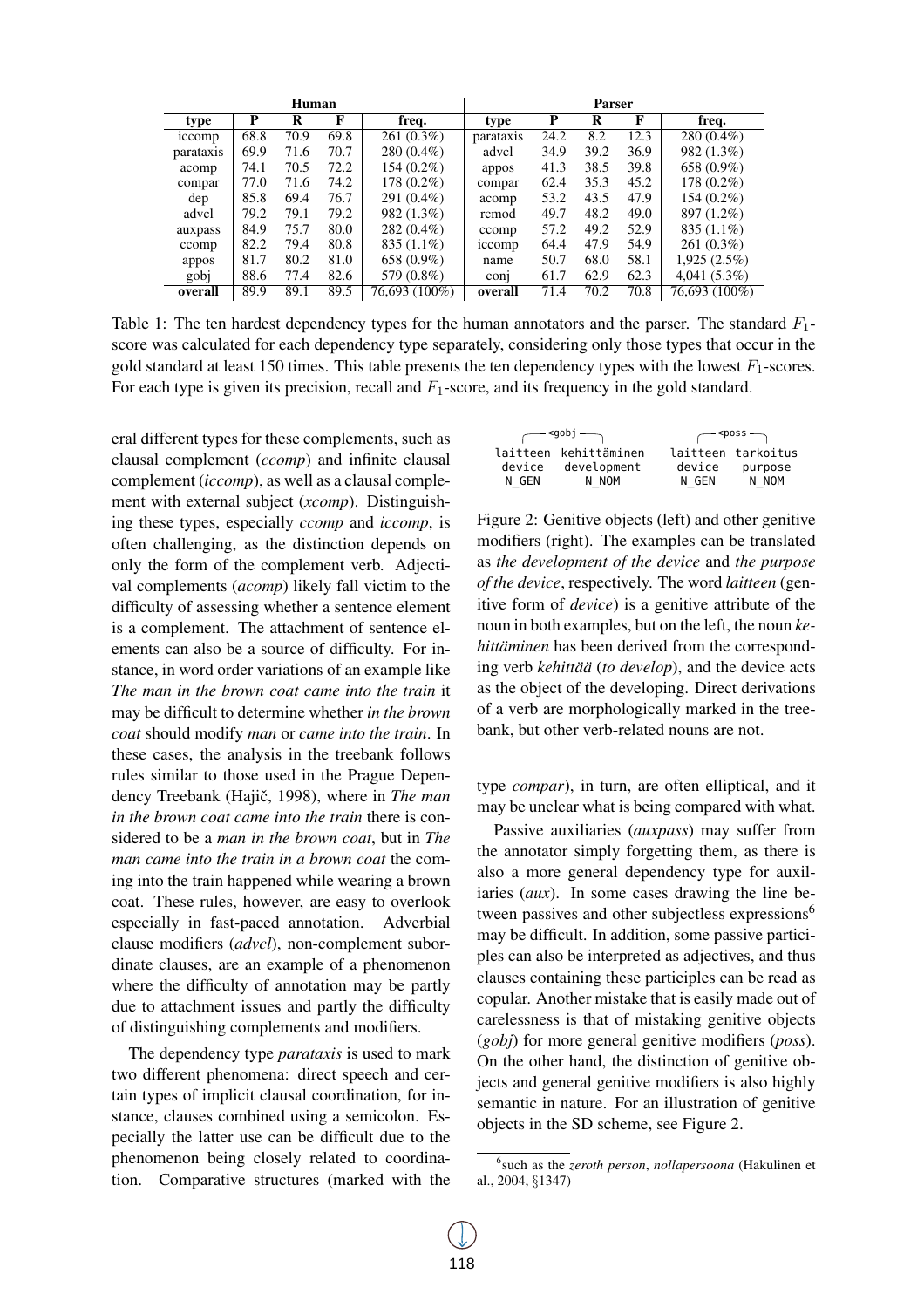

Figure 3: Appositions (top) and appellation modifiers (bottom). The examples can be translated as *The professor, Matti Tamminen, lectures* and *Professor Matti Tamminen lectures*, respectively. The key difference between the examples is that the apposition structure includes commas, while the one with the appellation modifier does not.

Another difficult phenomenon seen in Table 1 is the apposition (*appos*). Appositions are often hard to distinguish from nominal modifiers (*nommod*) due to the semantic requirement that an apposition should have the same referent as its head word. In addition, the annotation scheme distinguishes between appositions and appellation modifiers (marked with the type *nn* alongside with noun compound modifiers), where the distinction usually depends on small details such as the inflection forms of the words involved or the presence or absence of punctuation. Figure 3 illustrates appositions and appellation modifiers in the Finnishspecific version of the SD scheme. Finally, the most generic dependency type *dep* (dependent) is also among the most difficult types. This type is meant for cases where no other, more specific type applies, and in the treebank, it is mostly used for idiomatic two-word expressions.

The most difficult dependency types for the automatic parser are in some respects similar compared to humans, although there are differences as well. Like human annotators, the parser had difficulties with different clausal complements and modifiers (types *ccomp*, *advcl* and *iccomp*), and unlike humans, it also scored low on relative clause modifiers (*rcmod*). Appositions were also clearly difficult for the parser, which is understandable due to the semantic distinctions involved. Another two types that were difficult for the parser but not particularly for humans, were *conj* (coordinated element, see Figure 1) and *name*. With coordinations, it is difficult for a parser to decide which sentence element is coordinated with which, and additionally, for instance an apposition structure may seem coordination-like

without any semantic information. The closely related *parataxis* was also especially difficult for the parser. The low  $F_1$ -score of the type *name*, which is used for multi-word named entities, has to do, at least partly, with lack of morphological information. Many of the words that are marked with *name* in the training material are unknown to the morphological analyzer, and thus the parser is eager to mark unknown words as multi-word named entities. The overall  $F_1$ -score of the parser is 70.8%, compared to the overall human performance of 89.5%.

#### 3.2 Dependency type confusions

Seeing that for many of the most difficult dependency types, the potential explanation seemed to include a possible confusion with another type, we have investigated this matter further. We have calculated the numbers of those errors where the governor is correct, but where the dependency type is wrong, that is, where a dependency type has been replaced by another type. Table 2 shows the five most common type confusions for all five annotators as well as the parser. In total, approximately 32.4% of all erroneous dependencies assigned by annotators only had an incorrect dependency type.

The confusion errors can be divided into several different classes. One error type that can be seen from the table are errors arising from both morphological and semantic closeness of two phenomena. For instance, a common type confusion for nearly all annotators was that of confusing the types *nommod (nominal modifier)* and *dobj (direct object)*. The distinction between nominal modifiers and direct objects is based on both structure and morphology; objects are complements of the verb that can only take certain cases of the Finnish case system (Hakulinen et al., 2004, §925). It is likely that the semantic closeness of objects and certain nominal modifiers misled annotators. In addition, some measures of amount take the same cases as objects and closely resemble them. A nominal modifier like this is called an *object-cased amount adverbial*<sup>7</sup> (Hakulinen et al., 2004, §972).

Also a second confusion seemed to be affected by morphological and semantic closeness. This confusion occured particularly for Annotators 2 and 4, who notably confused subjects and objects on occasion. For other annotators this confusion occured as well, but not as frequently. Subjects

 $^7$ objektin sijainen määrän adverbiaali (OSMA)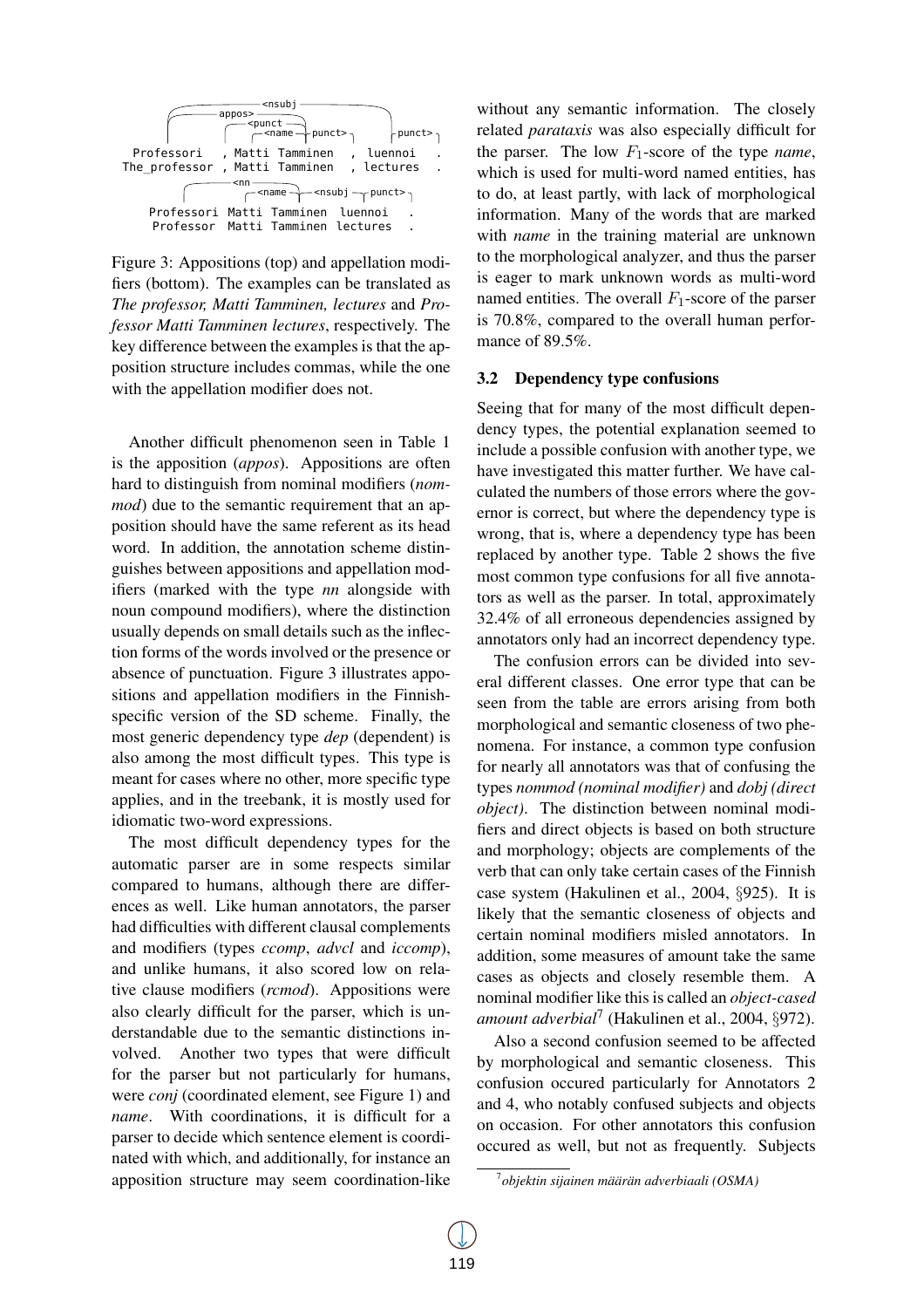|                | <b>Annotator 1</b> |            | Annotator 2                 |                    |            | <b>Annotator 3</b> |               |            |
|----------------|--------------------|------------|-----------------------------|--------------------|------------|--------------------|---------------|------------|
| GS type        | annot. type        | fr. $(\%)$ | <b>GS</b> type              | annot. type        | fr. $(\%)$ | <b>GS</b> type     | annot. type   | fr. $(\%)$ |
| advmod         | nommod             | 5.6        | dobi                        | nommod             | 6.8        | advmod             | nommod        | 6.8        |
| dobi           | nommod             | 3.7        | gobj                        | poss               | 5.5        | dobi               | nommod        | 5.7        |
| auxpass        | aux                | 3.0        | nsubj                       | dobi               | 4.8        | nommod             | dobi          | 4.2        |
| gobj           | poss               | 2.9        | advmod                      | nommod             | 4.4        | advmod             | advcl         | 3.0        |
| nommod         | advmod             | 2.6        | nommod                      | dobi               | 4.3        | nommod             | appos         | 3.0        |
|                | <b>Annotator 4</b> |            |                             | <b>Annotator 5</b> |            |                    | <b>Parser</b> |            |
| <b>GS</b> type | annot. type        | fr. $(\%)$ | $\overline{\text{GS}}$ type | annot. type        | fr. $(\%)$ | GS type            | annot. type   | fr. $(\%)$ |
| dobi           | nommod             | 11.5       | dobi                        | nommod             | 7.1        | nommod             | dobi          | 5.5        |
| nommod         | dobi               | 6.0        | acomp                       | nommod             | 7.1        | gobj               | poss          | 5.4        |
| gobj           | poss               | 5.4        | partmod                     | advcl              | 5.4        | partmod            | amod          | 4.8        |
| nsubj          | nommod             | 5.1        | appos                       | con <sub>1</sub>   | 5.4        | nsubj              | dobi          | 4.1        |
| nsubj          | dobi               | 4.0        | nommod                      | dobi               | 5.4        | dobi               | nommod        | 4.0        |

Table 2: The five most common dependency type confusions for each annotator and the parser. For each confusion is given the gold standard dependency type (GS type) and the type suggested by the annotator (annot. type), as well as the frequency of the confusion, out of all type confusions by the annotator/parser.

and objects may at first seem like a surprising confusion pair, but actually, due to several reasons these two can rather easily be confused in Finnish, especially when annotating quickly. First, both subject and object use the same cases of the Finnish case system: the nominative, the partitive, and the genitive. Second, Finnish is a free wordorder language, and thus the word-order does not necessarily reveal the role of a word. Also, certain verbs that are passive-like in nature, but in fact take a subject and not an object, so called *derived passives* <sup>8</sup> (Hakulinen et al., 2004, §1344), further add to the misleading characters of subjects and objects. In the majority of cases, it is not difficult to decide which of the two analyses is correct in the annotation scheme, once the disagreement is brought into attention, but rather it is the case that annotators are easily misled by the similar properties of these two sentence elements.

A second error type seen in the table is a confusion that is based on a difficult morphological distinction. The distinction between nominal (*nommod*) and adverbial modifiers (*advmod*) was, for several annotators, among the most difficult ones. It is not always clear whether a word should be analyzed as an adverb or rather as an inflected noun, as it is possible for many adverbs to inflect in certain cases, similarly to nouns. For instance, the Finnish word *pääasiassa* (*mainly*) could be analyzed as an adverb, or it could be seen as an inflected form of the noun *pääasia* (*main thing*).

One unexpected type of confusion errors was typical for Annotator 3 in particular. These errors are not due to linguistic similarity, but are simply typographical errors. The annotator has confused

adverb modifiers (*advmod*) with adverbial clause modifiers (*advcl*), which are linguistically rather easily distinguishable, but in the annotation software user interface, the shortcut key for *advmod* is capital *V*, while the shortcut key for *advcl* is noncapital *v*. Similarly, this annotator has confused also other dependency types where the respective shortcut keys were capital and non-capital versions of the same letter, but these were not as frequent. Annotator 1 also used the shortcut keys of the annotation user interface and made some typographical errors, although not frequently enough to appear among the five most common type confusions. An example of such an error by Annotator 1 is the confusion of subjects (*nsubj*) and adjectival modifiers (*amod*). The explanation for this otherwise peculiar error is that the shortcut key for *nsubj* is *s* and the one for *amod* is *a*, which are adjacent on a regular Finnish keyboard.

The automatic parser also displayed confusion errors in its output (approximately 16.3% of all erroneous dependencies), involving many of the same semantic distinctions that were difficult for humans, such as genitive objects versus other genitive modifiers and nominal modifiers versus direct objects. Notably the confusion of subjects and objects was also present. Also one morphological distinction was among the most difficult ones for the parser: participal versus adjectival modifiers, where the distinction is, in fact, between participles and adjectives. The same confusion was present for human annotators, but not among the five most common ones. As an example, consider the Finnish word *tunnettu* (*well-known*). It could be a form of the verb *tuntea* (*to know*), but on the other hand, it can be given the comparative and

<sup>8</sup> *johdospassiivi*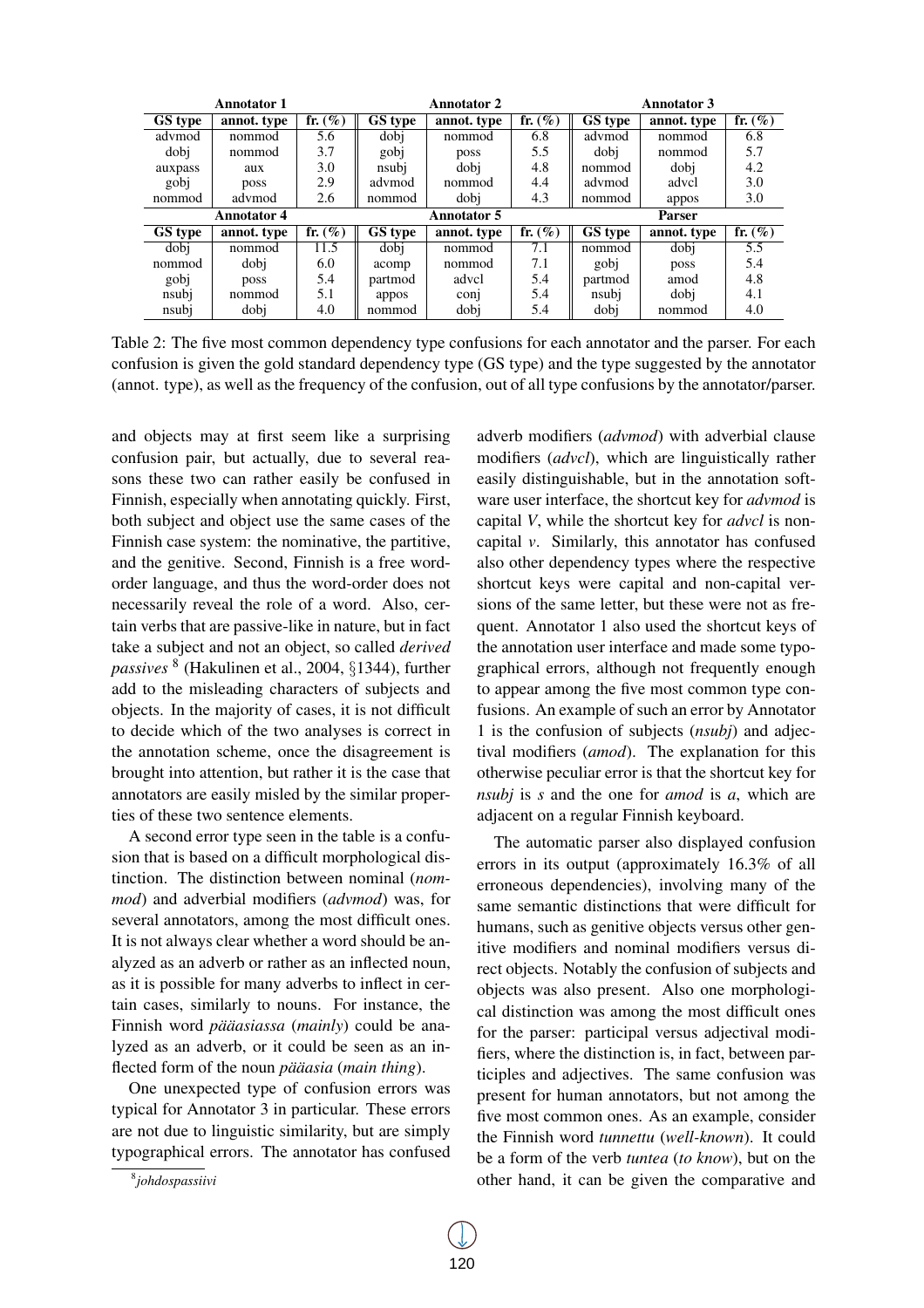superlative forms, which are typical of adjectives. The only type of confusions that did not, naturally, occur for the parser were the typographical errors.

### 3.3 Correlation of human and parser errors

An interesting question to study is whether the annotator and parser errors correlate with respect to their position in the sentence. Such correlation would indicate that certain structures are in some sense "universally difficult", regardless of whether the annotator is human or machine. This correlation is easy to analyze on the level of tokens: a token is deemed correct if its governor and dependency type are correct. Since we have two independent human annotations for each sentence, we take the union of the individual annotators' errors, thus defining a token as correct only if it was correctly analyzed by both of the annotators. In this experiment, we can only take a sentence into account, if it has both human analyses available. This is the case for a total of 82,244 tokens not used for parser optimization, as a small portion of TDT has, in the very beginning of the annotation process, been constructed in so called *trial annotations*, where a single annotator has annotated the sentence and it has then been jointly inspected (Haverinen et al., 2009).

The results are shown in Table 3. We find that 35.9% (8,677/24,152) of parser errors co-occur with human errors, whereas only a 18.9% (15,548/82,244) co-occurrence, corresponding to the human error-rate, would be expected by chance. Similarly, we find that 55.8% (8,677/15,548) of human errors co-occur with parser errors, whereas only a 29.3% (24,152/82,244) co-occurrence, corresponding to the parser error-rate, would be expected by chance. We can thus conclude that there is a notable positive association between human and parser errors, strongly statistically significant with  $p \ll 0.001$  (Pearson's chi-square test on Table 3).

|        |                             | human |         |  |  |
|--------|-----------------------------|-------|---------|--|--|
|        |                             | error | correct |  |  |
|        | error                       | 8,677 | 15,475  |  |  |
| parser | correct $\vert 6,871 \vert$ |       | 51.221  |  |  |

Table 3: Token-level correlation between human and parser errors.

### 4 Correctness of double-annotated data

As part of our investigation on the number of errors by human annotators, we have conducted a small-scale experiment on the correctness of the final treebank annotation. We sampled a random set of 100 sentences from the *final* annotations of the treebank and assigned them to an annotator who had not annotated them previously. This annotator then independently re-annotated these sentences, and the resulting annotation was compared to the previously existing *final* annotation in a regular meeting between all the annotators.

Effectively, we thus gained a set of tripleannotated sentences. The *final* annotation of the corresponding portion of the treebank was compared against these triple-annotated sentences, and thus we gained an estimate of the error-rate of the *final* annotation in the treebank. The LAS for the final treebank annotation against the tripleannotated sample as gold standard was 98.1%, which means that the minimum error-rate of the *final* annotation is 1.9%. This is a lower bound, as it is possible (although unlikely) that further errors go unnoticed because three annotators have given a sentence the same, erroneous analysis.

We thus find that *full double annotation* is an efficient way to produce annotation of high quality. The triple annotation agreement of 98.1% together with the original inter-annotator agreement of 89.6% in LAS (89.5% in  $F_1$  – score) implies that approximately 82% ((98.1-89.6)/(100-89.6)) of errors remaining in the single annotated documents can be weeded out using double annotation.

# 5 Automated recognition of annotation errors

While full double annotation produces highquality results, as shown in the previous section, it is undoubtedly a resource-intensive approach to annotation. In many cases, particularly when building large treebanks, a compromise between single and double annotation will be necessary. Under such a compromise annotation strategy, only some proportion of sentences would be double annotated or otherwise carefully inspected for errors, while the rest would remain singleannotated. If we were to select these sentences randomly, we would expect to correct the same proportion of annotation errors present in the treebank, assuming that the errors are approximately evenly distributed throughout the treebank. Thus,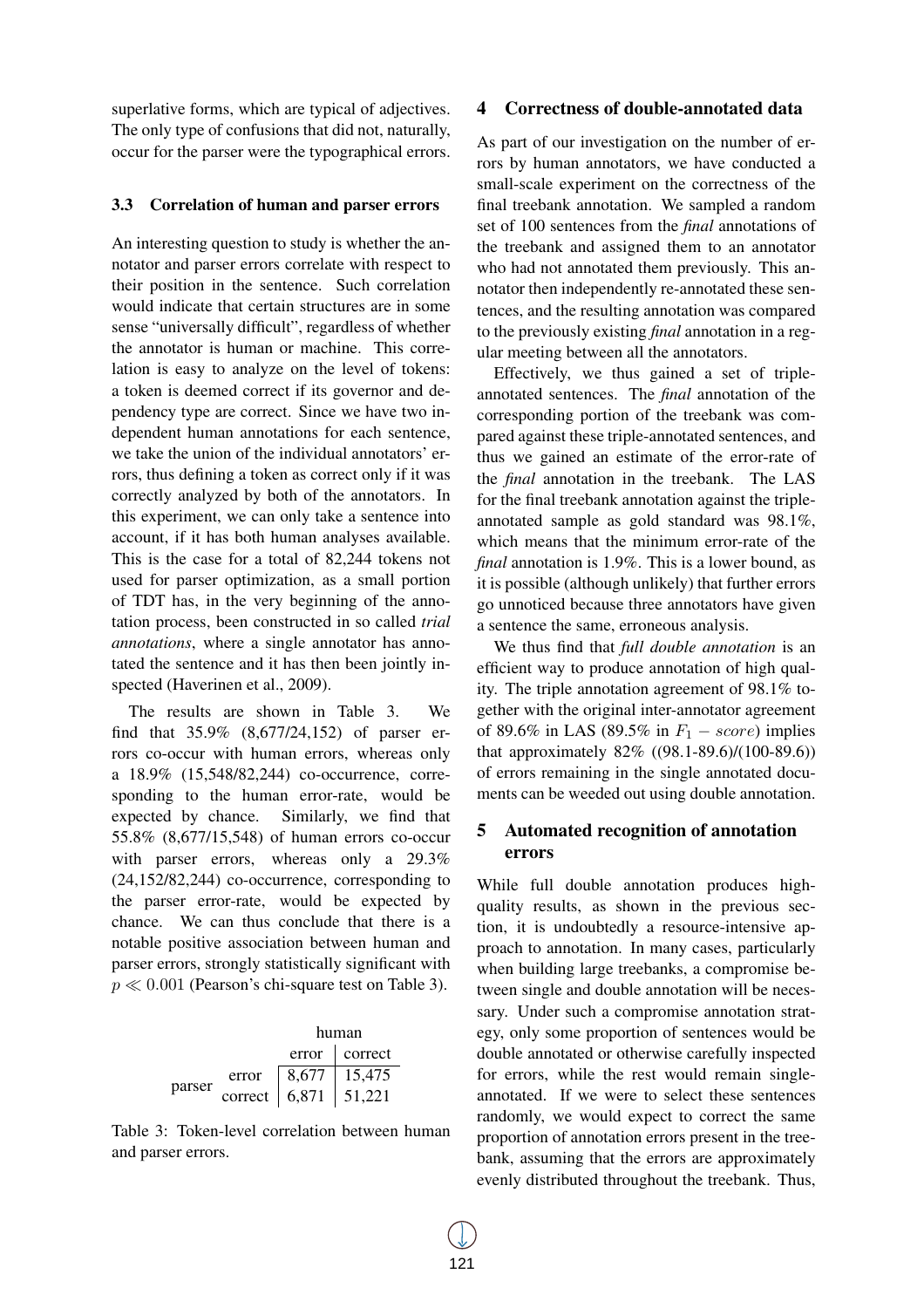for example, by randomly selecting 25% of the sentences for double annotation we would expect to visit 25% of annotation errors present in the treebank. The necessary effort would naturally decrease if we used a strategy that is better than random at selecting sentences which contain annotation errors. In the following, we investigate a machine-learning based method which, given a single-annotated sentence, assigns each token a score that reflects the likelihood of that token being an annotation error, i.e., not having the correct governor and dependency type in the tree.

We approach the problem as a supervised binary classification task where incorrectly annotated tokens are the *positive class* and correctly annotated tokens are the *negative class*. Training data for the classifier can be obtained from the individual annotators' trees, by comparing them against the *merged* trees resulting from the double annotation protocol. If for any token its governor or dependency type do not match those in the merged tree, this token is considered an annotation error (a positive instance), otherwise it is considered correct (a negative instance). Since the average LAS of our annotators is about 90%, the training data contains about 10% positive instances and 90% negative instances, a considerably disbalanced distribution.

The features that represent the tokens in classification are as follows:

Annotator The annotator who produced the tree.

- Morphology/POS The lemma, POS, and morphological tags given for all possible morphological readings of the word (prefixed by "cg<sub>-</sub>" if the reading was selected by the FinCG tagger). The number of possible morphological readings of the word, and the number of readings selected by FinCG.
- Dependency Whether the token acts as a dependent, the dependency type, and all morphology/POS features of the governor, given both separately and in combination with the dependency type. The same features are also generated for all dependents of the token under consideration.

We split the available data randomly into a training set (50%), a parameter estimation set (25%), and a test set (25%). The split is performed on the level of documents, so that all instances generated from both annotations of a single document are always placed together in one of the three sets. This



Figure 4: Proportion of annotation errors recovered. The full line represents the machine-learning based ordering of sentences, while the dashed line represents a baseline obtained by ordering the same sentences randomly.

prevents any possible leak of information between data used for training and that used for testing. As the classifier, we use the support vector machine  $(SVM)^9$  (Joachims and Yu, 2009) with the radial basis kernel. We select the C and  $\gamma$  parameters by a wide grid search on the parameter estimation set. To account for the pronounced disbalance in the positive and negative class distribution, we use the standard *area under ROC curve (AUC)* performance measure, which is not sensitive to class distribution, and is thus preferred in this case over the usual  $F_1$  or accuracy. We use AUC as both the SVM loss function and the performance criterion to select the best parameter combination.

To evaluate the accuracy of the classification, and its practical impact on annotation, we first calculate for each sentence the maximum of the classification scores over all of its tokens and then order the sentences in descending order by this value. The results on the test set are shown in Figure 4. The classifier is notably better than the random baseline: the first 10% of the sentences contain 25% of all annotation errors, and the first 25% of the sentences contain 50% of all annotation errors. These differences are large enough to provide a notable decrease in annotation effort. For instance, the effort to correct 50% of annotation errors is halved: only 25% of all sentences need to be double-annotated, instead of the 50% random baseline. For a treebank of 10,000 sentences, this

<sup>&</sup>lt;sup>9</sup>Implemented in the *SVM*<sup>perf</sup> package available at http://www.joachims.org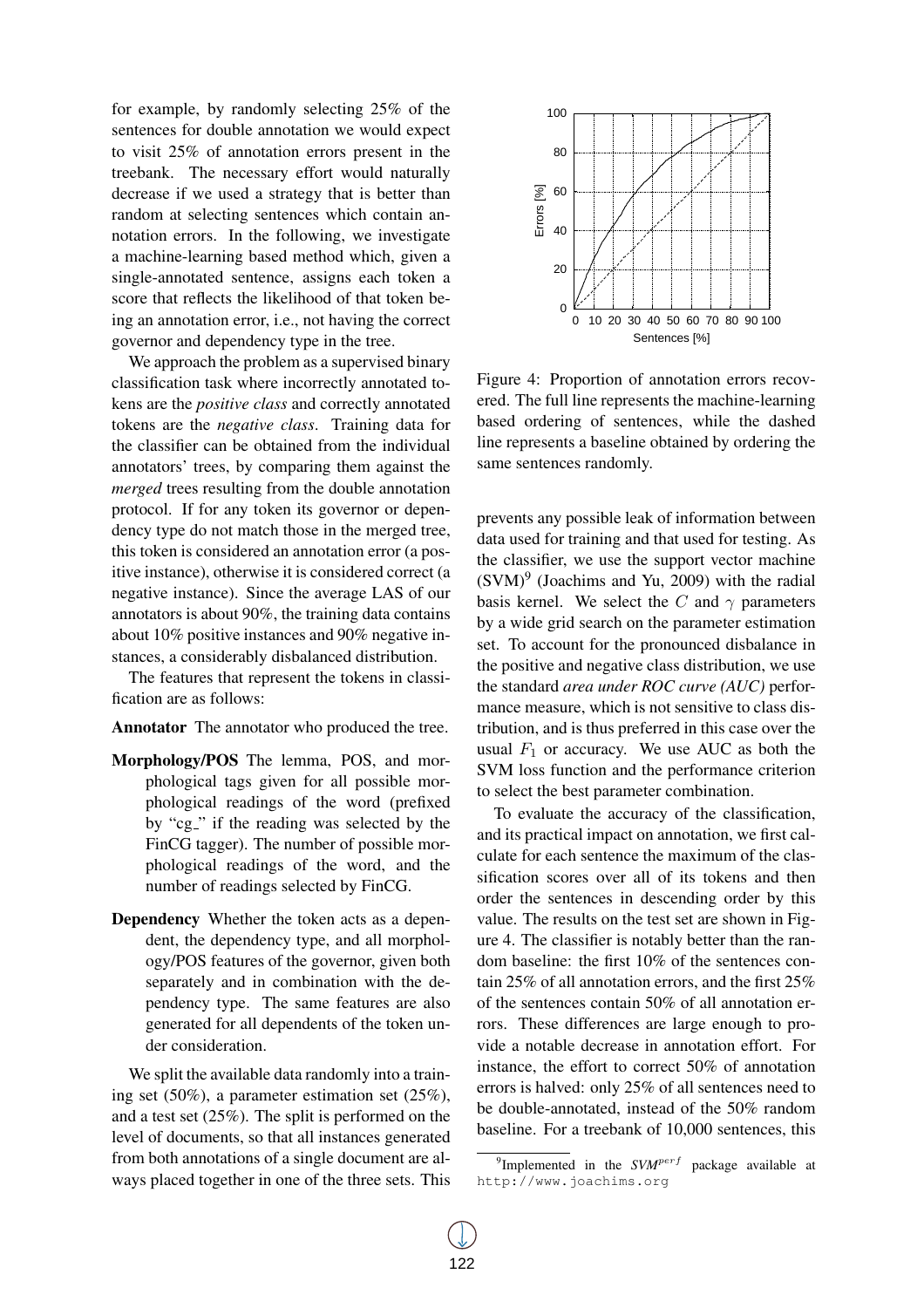would mean that 2,500 sentences less would need to be double annotated, a notable reduction of effort. Here it should be noted that the classification problem is relatively difficult: we are asking a classifier to recognize human mistakes, at a task at which the humans are 90% correct to start with.

We have also investigated, as an additional feature for the classification, the time spent by the annotator to insert all dependencies for the given token (governor and all dependents), including dependencies that are removed or relabeled in the course of the annotation. Our hypothesis was that those parts of the sentence on which the annotator spent an unusually long time are more difficult to analyze, and thus prone to error as well. This experiment is possible since the treebank contains annotation history data with millisecondresolution timestamps. However, a substantial part of the treebank is annotated so that of the two individual annotations for each sentence, one is constructed from scratch with all dependencies inserted manually, while the other is constructed on top of the output of a parser, with the annotator correcting the parser output (Haverinen et al., 2010). Complete timing data can naturally be extracted only in the former case, amounting to 119,117 tokens.

We further normalize the annotation timing data to account for the different baseline annotation speeds of the annotators, as well as for the simple fact that the annotation of a token with more dependencies takes longer to complete. We first divide the annotation time of each token by the number of its dependencies in the completed tree and then, for each sentence separately, subtract from each time the mean and divide by standard deviation of the times in that particular sentence. Thus normalized annotation times were then included as a feature in the classification. However, no measurable gain in the performance of the classifier could be observed.

To investigate the correlation between annotation speed and annotation accuracy further, we define a token as "slow" if the time it took to complete is more than one standard deviation above the mean<sup>10</sup> time in the given sentence (we first divide by the number of the token's dependencies, as previously). We then correlate the correctness and speed of annotation in a contingency

|        | correct | incorrect |
|--------|---------|-----------|
| slow   | 14,752  | 2.288     |
| normal | 192.290 | 9.787     |

Table 4: Correlation between annotation speed and correctness of tokens. Tokens are defined as "slow" if their annotation took longer than one standard deviation above the mean time.

table (Table 4). We find that incorrectly annotated tokens are overrepresented among "slow" tokens (13.4%), compared to the rest of the tokens (9.6%), as per our original hypothesis. This positive association is strongly statistically significant ( $p \ll 0.001$ , Pearson's chi-square test on Table 4). While this observation is of some interest, the magnitude of the difference is likely too small for practical applications and annotation times do not seem to provide new information — on top of the features listed above — to a classifier predicting incorrectly annotated tokens.

### 6 Conclusions and future work

In this paper, we have studied the difficulty of syntax annotation in a dependency-based framework, in the context of the Finnish language and the Stanford Dependency (SD) scheme. We have studied the different kinds of errors by the annotators and compared these errors with those of a baseline parser. In addition, we have trained an automatic system that orders single-annotated sentences so that sentences that are most likely to contain errors are offered for inspection first.

We find that there are several different kinds of mistakes that humans make in syntax annotation. In this data, different kinds of clausal complements and modifiers were often erroneously marked, as were comparatives, appositions and structures with parataxis. Nearly one third of the erroneous dependencies marked by annotators were such that only the type of the dependency was wrong. Morphological and semantic closeness of two phenomena seemed to mislead annotators, as for instance adverbial modifiers were often confused with nominal modifiers, and nominal modifiers with direct objects. Annotators also made some mistakes that were not due to any linguistic resemblance, but rather an artifact of annotation user interface shortcut keys that were adjacent or capital and non-capital versions of the same letter. The last type of errors suggests how

 $10$ Variations of this definition were tested and had no effect on the overall conclusion.